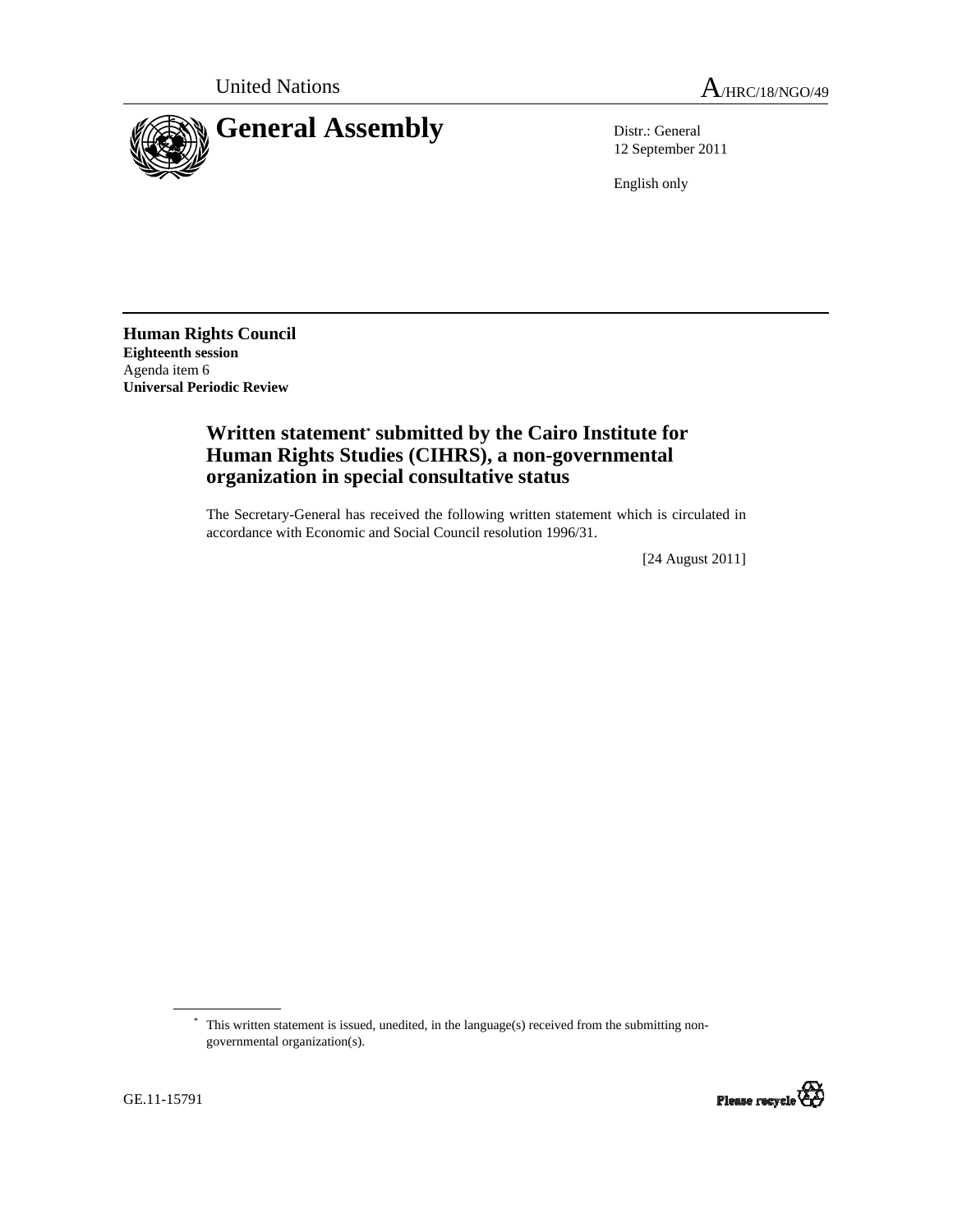## **UPR of Sudan: Implementation of recommendations**

The Cairo Institute for Human Rights Studies expresses its growing concern over the state of human rights in Sudan since its Universal Periodic Review (UPR) in May. This submission traces developments in both Sudan and South Sudan since the UPR and questions the governments' commitment to implementing UPR recommendations. Most notable is the state of relations between Sudan and South Sudan since the cessation, and the impact on human security of developments in Darfur, Abyei and South Kordofan.

1. UPR recommendations 84.1 to 84.7 urge the Government of Sudan (GoS) and the Government of South Sudan (GoSS) to maintain amicable post referendum relations with each other and continue negotiations with a view to a peaceful resolution of matters of border demarcation, foreign debt, resources, and citizenship, with the understanding that nobody will be stateless.1 Barely a week after the UPR, on 21 May, the GoS led an all out military campaign on Abyei, following an attack on a UNMIS convoy transporting Sudanese Armed Forces (SAF) members out of Abyei by alleged Sudan People's Liberation Army (SPLA) forces.2 The SAF bombed four villages, conducted ground and aerial attacks, indiscriminately shooting at civilians. They looted and destroyed a third of the homes in Abyei with fire. An estimated 60, 000 people had been displaced by 30 May, fleeing from the attacks.3

In its presentation to the working group the delegation of the GoS noted the completion of popular consultations in South Kordofan and Blue Nile, and that these provinces now enjoyed security, stability and development.4 The situation in South Kordofan since 5 June contradicts these assertions. A report issued by the Office of the High Commissioner for Human Rights (OHCHR) and UNMIS covering the period 5-30 June 2011, states that the violations committed in South Kordofan in the month of June alone "could amount to crimes against humanity or war crimes for which individual criminal responsibility may be sought."5 The conflict adversely affected civilians with mounting evidence, from UN and other sources, alleging targeted attacks against civilians, particularly Nubians; indiscriminate aerial bombing and artillery shelling of civilian areas; destruction of physical infrastructure including churches; and extra-judicial killings, abductions, arbitrary arrest and detention based on political affiliations. There are also allegations of unaccountable deaths and forced displacement of approximately 73,000 people, and mass graves in Kadugli town, South Kordofan.6

2. On the situation in Darfur, UPR recommendations 83.55 to 83.71 call for access of humanitarian workers to affected populations, protection of relief workers, respect of ongoing peace processes, especially the Doha negotiations, cessation of

 $1$  See A/HRC/18/16

 $2$  The Kadugli Agreements created obligations on the parties to the CPA to jointly administer Abyei and ensure law and order through the JIUs (i.e. a maximum number of forces representing both sides) and the withdrawal of the rest of the forces.

 <sup>3</sup> OCHA, "Sudan: Abyei Crisis, Situation Report #8", 30 May 2011.

 <sup>4</sup> Para 6, Report of the Working Group on the UPR for Sudan.

 <sup>5</sup> Thirteenth periodic report of the OHCHR on the situation of human rights in the Sudan "Preliminary report on violations of international human rights and humanitarian law in Southern Kordofan from 5 to 30 June 2011," August 2011.

 <sup>6</sup> NMIS Report on the Human Rights Situation During the Violence in Southern Kordofan -Unreleased July 2011.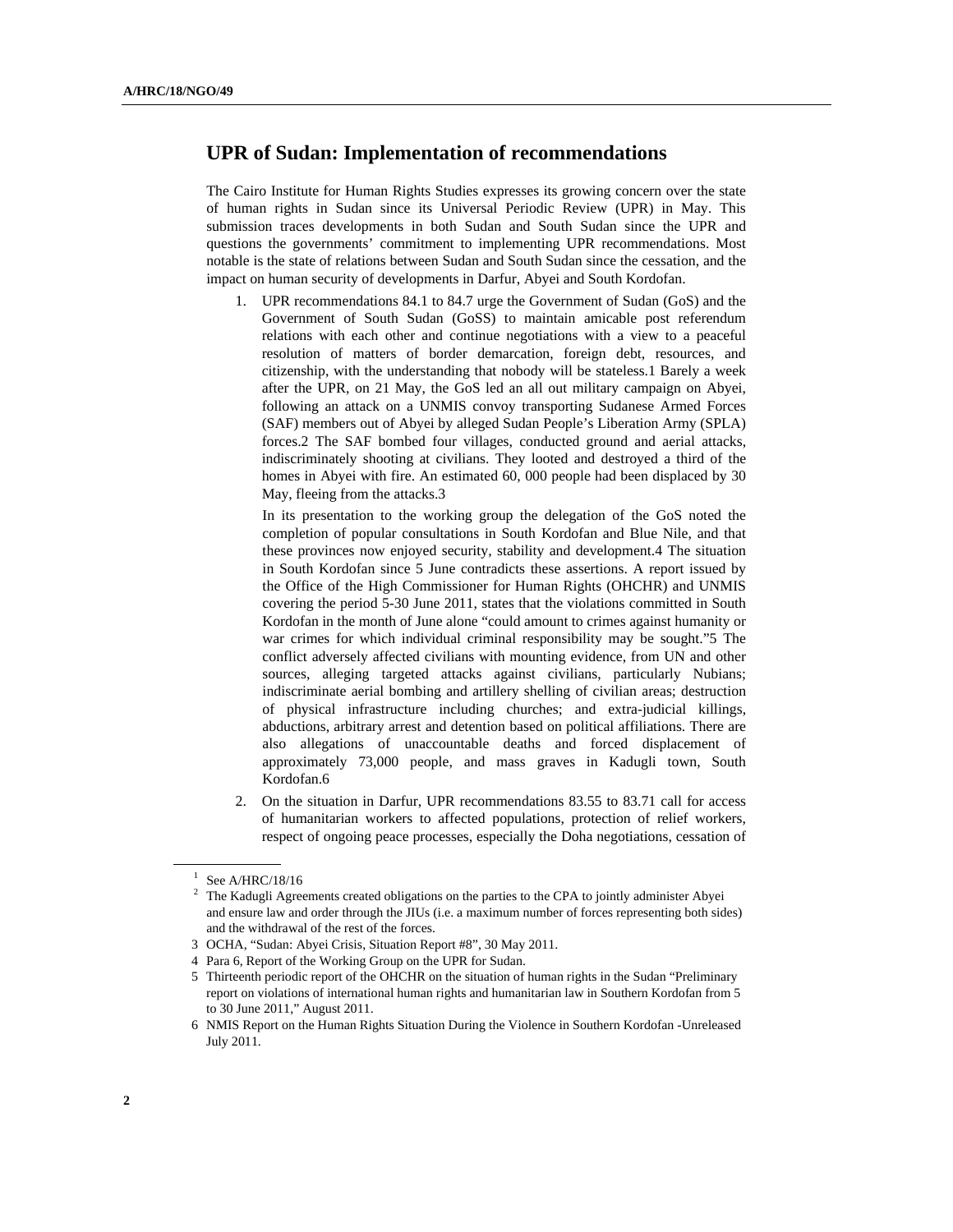all attacks on civilians and, ending violence against women. An agreement in Darfur can be reached when the GoS makes difficult concessions and exercises the relevant political will. That will seems to be limited with similar grave violations to those witnessed in South Kordofan being committed against civilians in IDP camps and other villages around Darfur.

Reports of flagrant disrespect and direct attacks on UN Personnel are on the rise, especially in South Kordofan and Darfur. The reports detail incidences of arbitrary arrest and detention of UN personnel, and their ill-treatment amounting to torture during detention. They also show the forcible removal of IDP's from UN protective custody by security agents impersonating Red Crescent personnel in UN protective perimeters.7 These incidences create growing concern about the Sudanese authorities' commitment to cooperate with humanitarian agencies.

- 3. Recommendation 83.52 urges the GoS to take concrete steps to prevent any form of infringement on the human rights of South Sudanese residing in the North, including by addressing issues of nationality and citizenship in cooperation with the authorities in Southern Sudan. The GoSS has showed its willingness to honour this recommendation by allowing for dual citizenship for both Northerners and Southerners. The same cannot be said of the government of Sudan. On 9 July, the Press Council of Sudan froze the issuance of several publications including the Ajras Al-Horriya because they are partly owned by, and have publishers who are, South Sudanese. The Press Council cited Article 28 of the Press Law, which requires the publisher to have Sudanese nationality and concluded that the declaration of independence by South Sudan also changed the citizenship of these owners making the ownership of the newspapers foreign and not entitled to publish in Sudan.8
- 4. Recommendations 83.73, 83.74 and 83.75 call on the GoS to continue cooperating with the UN Independent Expert on Human Rights in Sudan. The GoS has been cooperating with the IE. However, we fear that recent moves by the GoS to seek an end to that mandate will negate the many achievements that the IE's work has achieved, particularly that a considerable number of his recommendations are yet to be realized. The IE remains the only mandate providing a comprehensive overview of the human rights situation.
- 5. Despite several recommendations addressing the need for serious legislative reform, especially laws that directly contradict international law, there has been

<sup>7</sup> On 30 July there were verified reports of the Sudan Armed Forces engaging in acts that constitute violations of International Conventions and the Status of Forces Agreement (SOFA) including shelling in close proximity to UN property, resulting in damage; summary execution of a UN national staff member; assaults on physical integrity of UN staff; arbitrary arrest and detention of UN Staff and associated human rights violations including ill treatment amounting to torture; harassment, intimidation, and obstruction of freedom of movement of UN personnel; and intrusion on UN premises including the UNMIS Protective Perimeter established to protect civilians internally displaced as a result of the conflict. On 8 June SAF attacked Shivi village, in Dilling, in aerial bombardments that killed two civilian staff at the UNMIS Julud Team Site. On 19 June, the UNMIS Kauda Team Site reported the dropping of seven bombs in Kauda hitting areas south and northwest of the Team Site. On 25 June, the SAF air-strike dropped two bombs on Julud airstrip, just 350 meters from a school, and three kilometers from UNMIS Julud Team Site. On 11 July, the GoS threatened to expel aid agencies and nongovernmental organizations from South Kordofan and Darfur alleging that these organizations have been assisting the rebels/insurgents with logistical support. There was no evidence to substantiate these allegations.

 <sup>&#</sup>x27;Sudan: Freezing the issuance of six newspapers that some of their owners are South Sudanese now,' Arabic Network for Human Rights Information Press Release, 10 July 2011.